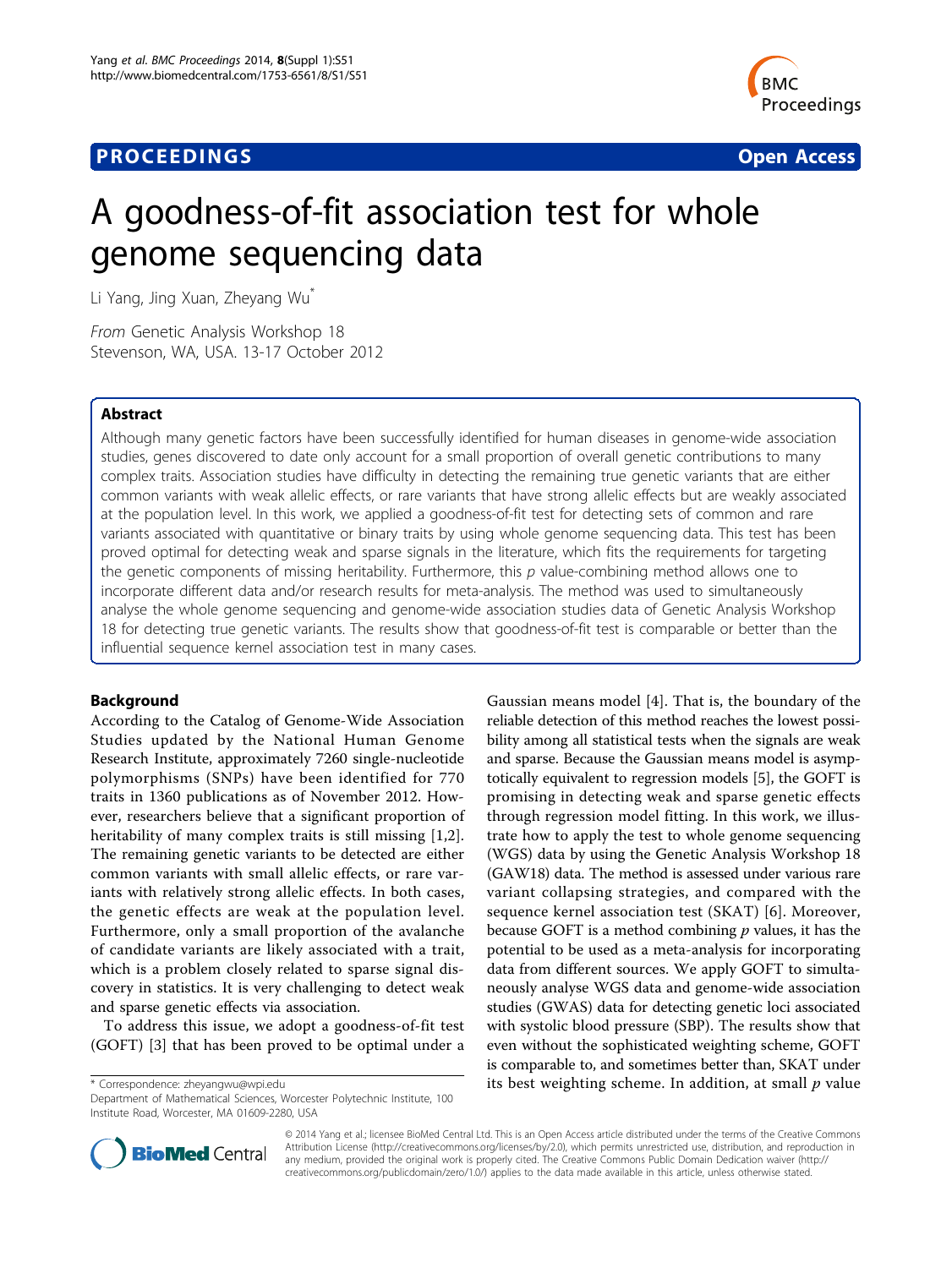cutoffs, the GOFT meta-analysis provides higher power than that when only WGS data is used.

### Methods

## Method 1: sequence kernel association test

Sequence kernel association test (SKAT) [[6](#page-5-0)] is a supervised and flexible test for the associations between sets of genetic variants and a continuous or dichotomous trait. Through adjusting the variance of the random effect coefficients of the genetic variants, SKAT can consider different weights for different variants in contributing to the response trait. Typically, the rare variants are assigned with larger weights than the common variants based on the rare variant-common disease model [\[7](#page-5-0)]. We use the R package SKAT [[8\]](#page-5-0) for the WGS data analysis.

#### Method 2: goodness-of-fit test

The problem of determining the associations between a set of genetic variants and the trait can be viewed as a multiple hypotheses testing problem. Under the null hypothesis that there is no genetic association, the  $p$ value from each genetic variant follows a uniform (0,1) distribution. So testing a group of variants can be considered as a GOFT that measures the consistency between the empirical distribution of the observed  $p$  values and the uniform distribution. Here we adopt a GOFT from Berk and Jones [\[3](#page-5-0)], which was proposed from large deviation theory, and then was proved optimal in detecting weak and sparse signals [[4](#page-5-0)]. Let  $p_{(1)} \leq \ldots \leq p_{(L)}$  be the sorted p values from *L* individual variants and the trait.

The GOFT statistic is 
$$
G = L \cdot max_{1 \le j \le \frac{L}{2}} K(\frac{j}{L}, p_{(j)})
$$
, where,

$$
K(t,x) = \begin{bmatrix} t\log\left(\frac{t}{x}\right) + (1-t)\log\left(\frac{1-t}{1-x}\right), & \text{if } 0 < x < t < 1, \\ 0, & \text{if } 0 \le t \le x \le 1, \\ 0, & +\infty, & \text{Otherwise.} \end{bmatrix} \tag{1}
$$

Comparing with many  $p$  value-based SNP-set testing methods that sum up all  $p$  values together in certain for-mulas [\[9](#page-5-0)], GOFT looks for the most representative  $p$  value to the SNP set. At the same time, unlike the minimal  $p$  value method that fixes the smallest  $p$  value to represent the set, GOFT adapts to the signal pattern through the maximization procedure. Such adaptation is critical because the  $p$  value of a true association is not necessarily the minimal value, especially when true associations are sparse and weak [\[4](#page-5-0)]. Another advantage is that the GOFT statistic only requires information from a set of  $p$  values to work, so it can be flexibly applied to different genetic studies based on the corresponding appropriate  $p$  values, or to meta-analyses that incorporate various data sources.

A permutation test can be applied to accommodate the various sizes of variant sets and the linkage

disequilibrium structures among the variants. Specifically, let *Gs* and *Gsm*, *s* = 1, *...* , *S*, *m* = 1, *...* , *M*, denote the GOFT statistics of the  $s<sup>th</sup>$  genome segment window from the original data and from the  $m<sup>th</sup>$  permutation of the genotype data, respectively. The empirical  $p$  value for the *s*<sup>th</sup> window is  $p_s = # \{G_{sm} \ge G_s, m = 1, ..., M\}/M$ . The number of permutations  $M = 1000$  was used in the following data analysis.

#### Collapsing of rare variants

For the association study of complex diseases based on WGS data, a major challenge is to address rare variants that have weak statistical association as a result of small allele frequency. The GOFT is asymptotically optimal for weak and sparse signals, and is a right fit in this scenario. At the same time, because the effects of missense rare alleles are mostly in the same deleterious direction [[10](#page-5-0)], collapsing the rare variant before GOFT is likely more efficient [[11\]](#page-5-0). Furthermore, because common and rare variants contribute to complex diseases, it is good to combine information from both to facilitate the detection of associated genome segments. Following a literature work [[12](#page-5-0)], we collapse rare single-nucleotide variants (SNVs) that allocate between adjacent common SNVs by summation of their genotype. Then the p values for associations of both collapsed rare variants and common variants are obtained and fed into GOFT test statistic in equation (1) to study the overall significance of variant groups.

### Results

For evaluating the above association tests, we used the WGS "dose" file of 1,215,399 SNVs and the GWAS file of 65,519 SNVs on chromosome 3 as the genotype data. The quantitative trait was the SBP for the 142 independent individuals who had no missing genotype. To assess how the SNV group's size may have affected the performance of these tests, we split chr3 into segments of fixed windows with 1 of 3 widths: 10 kilobase pairs (kbp), 100 kbp, and 500 kbp. Respectively at those 3 levels, the grouping strategy resulted in 19,472, 1950, and 391 windows, among which 87, 37, and 20 windows contained true SNVs that were either nonsynonymous or regulatory to SBP according to the GAW18 simulation [[13](#page-5-0)]. The true windows and the 200 simulation replicates were used to evaluate power and type I error rate. We defined a SNV as a rare variant if it had a minor allele frequency less than 5%. The knowledge of the simulated true SNVs was only used for evaluating the power of the association tests, not for designing the tests and the data analysis strategies.

For GOFT, we assessed its type I error rates as estimated based on the false-positive rate of the 19,385 false 10 kbp windows on chr3 over a sequence of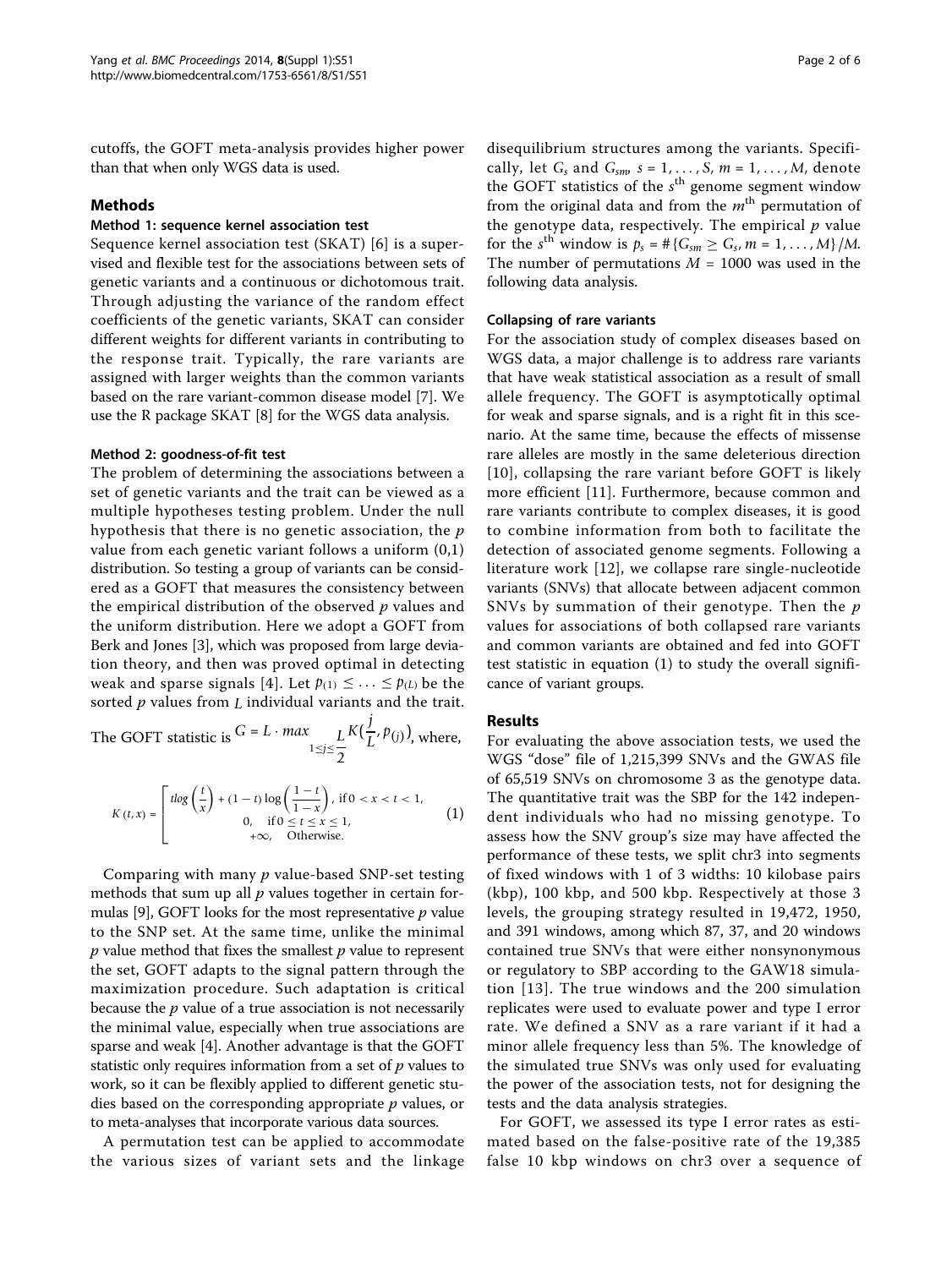cutoffs. The type I error rate was well controlled (results are available upon request). Figure 1 shows the assessment for the power of GOFT in detecting overall genetic associations, which was estimated by the truepositive rate of true-association windows based on GAW18 simulation replicate 1. We considered various window sizes with and without rare variant collapsing. Larger windows provided higher power at large cutoffs, but not at the small  $p$  values that are often used in practice. This is because large windows likely had more noise variants, which diluted the signals from true variants, and thus were harder to get very small  $p$  values. Meanwhile, rare variant collapsing did help to increase the power in general.

Under the window size of 10 kbp, we assessed SKAT with different strategies of weighting variants: flat weight, Beta $(1, 1)$ , Beta $(0.5, 0.5)$ , Beta $(1, 25)$ , and logistic (0.07, 150). Figure [2](#page-3-0) shows the power of detecting the 87 true 10 kbp windows on chr3 over a variety of  $p$ value cutoffs. The Beta $(1, 25)$  and logistic weights performed better for small  $p$  value cutoffs. Figure [2](#page-3-0) also shows that GOFT was similar to the best SKAT setups for small  $p$  values. In fact, GOFTs had a larger area under the curve than SKATs when comparing their whole receiver operating characteristic (ROC) curves (results are available upon request).

To study the performance in detection of various patterns of genetic effects, we compared the power of GOFT and logistic-weight SKAT in detecting each of all 87 true 10-kbp windows on chr3. The power was estimated by the true-positive rate of a true window among 200 replicates. There are 3 patterns of comparisons: GOFT was better in 42 windows (Figure [3](#page-3-0), left panel), SKAT was better in 27 windows (Figure [3](#page-3-0), middle panel), and both were similar. Figure [3](#page-3-0) illustrates examples of these comparisons based on the ROC curve (complete results are available upon request). GOFT seems better overall, but the comparison is not very significant (42 vs. 27, with a  $p$  value = 0.10). The type I error rate was well controlled here (results available upon request).

Because GOFT only requires  $p$  values as the input, it has the potential to be used in a meta-analysis that incorporates data from different studies. Here we evaluated how much useful information the GWAS data could contribute to the WGS study. By mapping the "rs" IDs to the chromosome report from dbSNP, we calculated the  $p$  values of 65,519 GWAS SNVs on chr3.

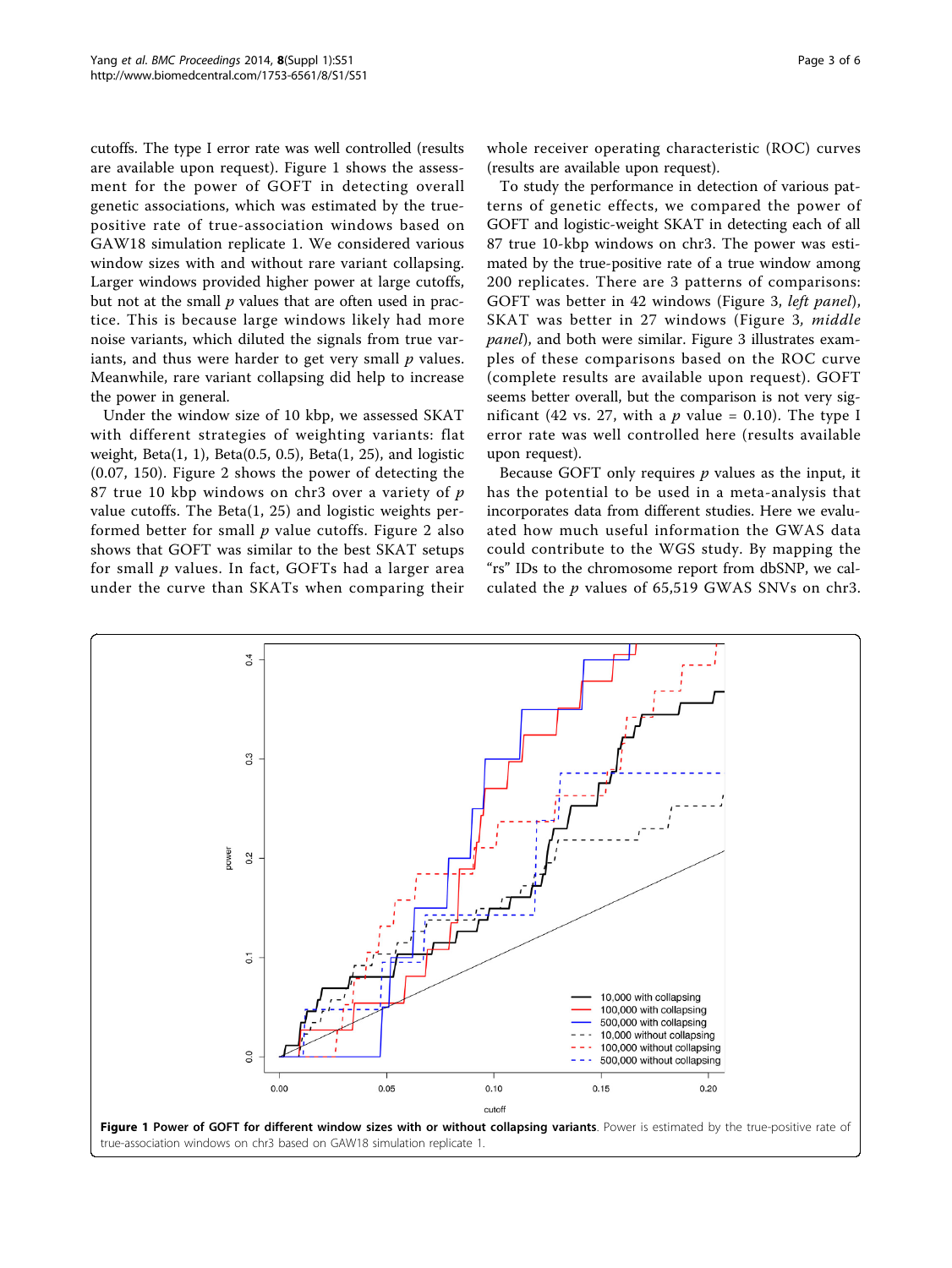<span id="page-3-0"></span>

On average, 3.4 GWAS SNVs were added into each window (approximately a 5% increase). Figure [4](#page-4-0) shows that the type I error rate control, after adding the GWAS SNVs, was still good (left panel) and that adding GWAS data helped to improve the power of GOFT in detecting true 10-kbp windows on chr3 in general.

## **Discussion**

We attempt to address the low power issue of association tests for WGS data from 2 aspects. First, we prefer to use tests specially designed for detecting weak and sparse genetic effects. For this purpose, the GOFT is asymptotically optimal in the sense that its asymptotic

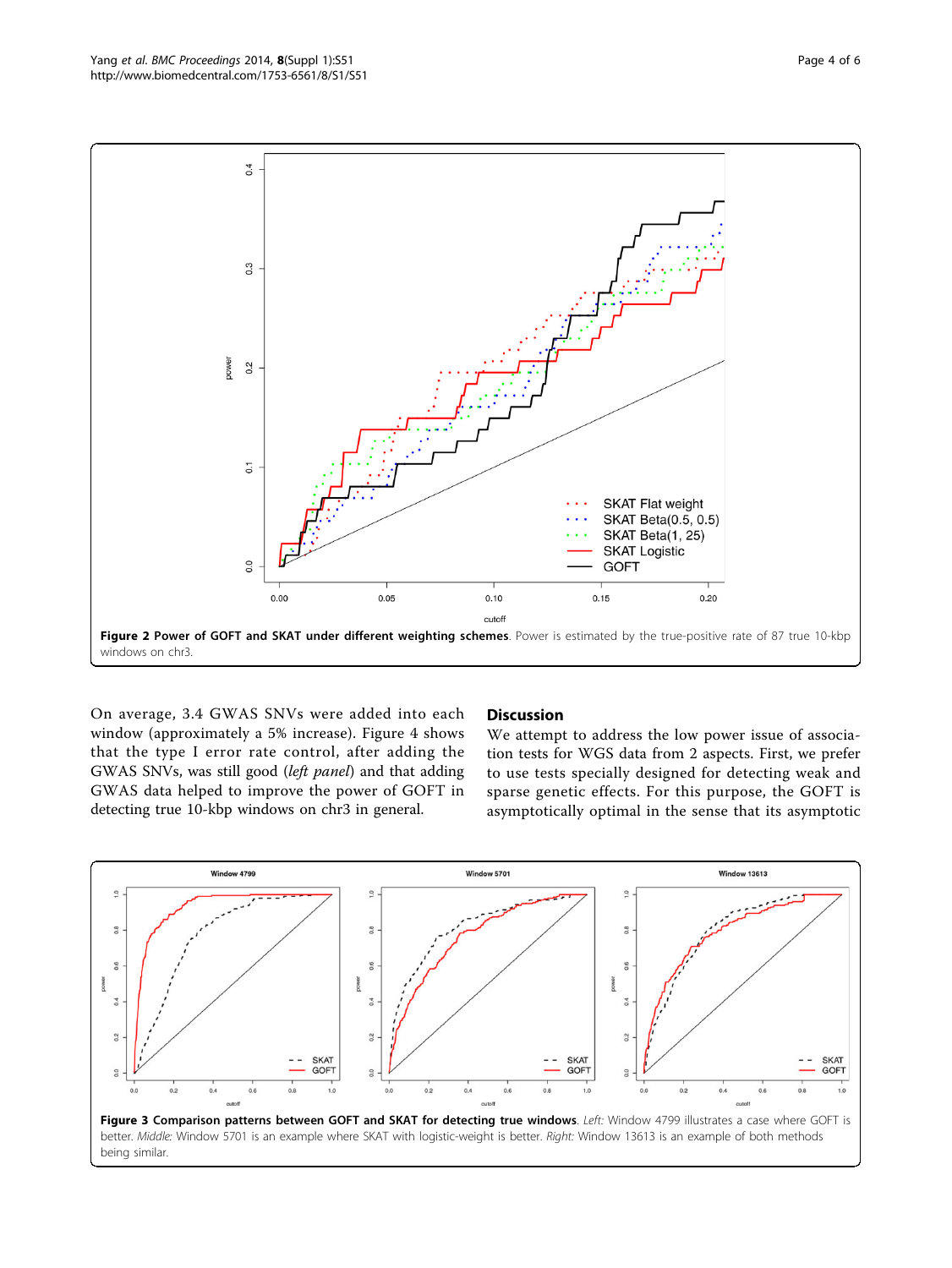<span id="page-4-0"></span>

detection boundary is one of the lowest boundaries among all statistical methods. If signals are weaker or sparser than this boundary, no statistical methods would work well. Second, we try to borrow information from other data sets through meta-analysis. Although there has been some debate on how much of total heritability could be explained by GWAS data [[7\]](#page-5-0), the common agreement is that both common and rare variants contribute to complex diseases. It is potentially helpful to add GWAS data into WGS in order to increase the power. Our results show that both attempts are promising.

At the same time, several future works could be considered based on the limitations of the current study. First, the sample size is likely still small for either verifying asymptotical results or larger power of detecting weak genetic effects simulated in the data. It would be nice to further confirm the patterns of comparisons among these association methods by simulated and real data with much larger sample size. Second, genebased collapsing can be applied as an alternative to the window scheme used here. Third, we have applied a simple rare variant collapsing process by direct summing the genotypes. This collapsing strategy is less sophisticated than the weighting strategy of SKAT. In fact, GOFT can further incorporate more successful collapsing strategies to improve its power, for example, by weighting the SNPs, like what SKAT and other methods have adopted [[14](#page-5-0)-[17\]](#page-5-0). Lastly, GOFT represents a first-stage analysis, which only seeks to answer where the associations are located; additional analyses could be required to determine the number and exact location of causal signals.

## Conclusions

We adopted a GOFT to WGS data analysis for detecting disease-associated genomic segments, and compared it to the SKAT by using the GAW18 simulation data with SBP\_1 as response. Even without a sophisticated weighting scheme, in many cases, GOFT is comparable to or better than SKAT with the best weighting scheme. GOFT can be applied to a combination of GWAS and WGS data. Our results show that such meta-analysis has the potential to provide higher power over WGS data analysis only. In all cases, the power is still low for detecting overall heritability under the sample size of 142 independent individuals for genetic association study.

#### Competing interests

The authors declare that they have no competing interests.

#### Authors' contributions

ZW designed the overall study. LY, JX, and ZW conducted statistical analyses. LY and ZW drafted the manuscript. All authors read and approved the final manuscript.

#### Acknowledgements

We are grateful to the NIH funding support for GAW18 and for the student travel awards to Yang and Xuan. We are grateful to WPI Computing and Communications Center for computational support. The GAW18 whole genome sequence data were provided by the T2D-GENES Consortium, which is supported by NIH grants U01 DK085524, U01 DK085584, U01 DK085501, U01 DK085526, and U01 DK085545. The other genetic and phenotypic data for GAW18 were provided by the San Antonio Family Heart Study and San Antonio Family Diabetes/Gallbladder Study, which are supported by NIH grants P01 HL045222, R01 DK047482, and R01 DK053889. The Genetic Analysis Workshop is supported by NIH grant R01 GM031575.

This article has been published as part of BMC Proceedings Volume 8 Supplement 1, 2014: Genetic Analysis Workshop 18. The full contents of the supplement are available online at [http://www.biomedcentral.com/bmcproc/](http://www.biomedcentral.com/bmcproc/supplements/8/S1)